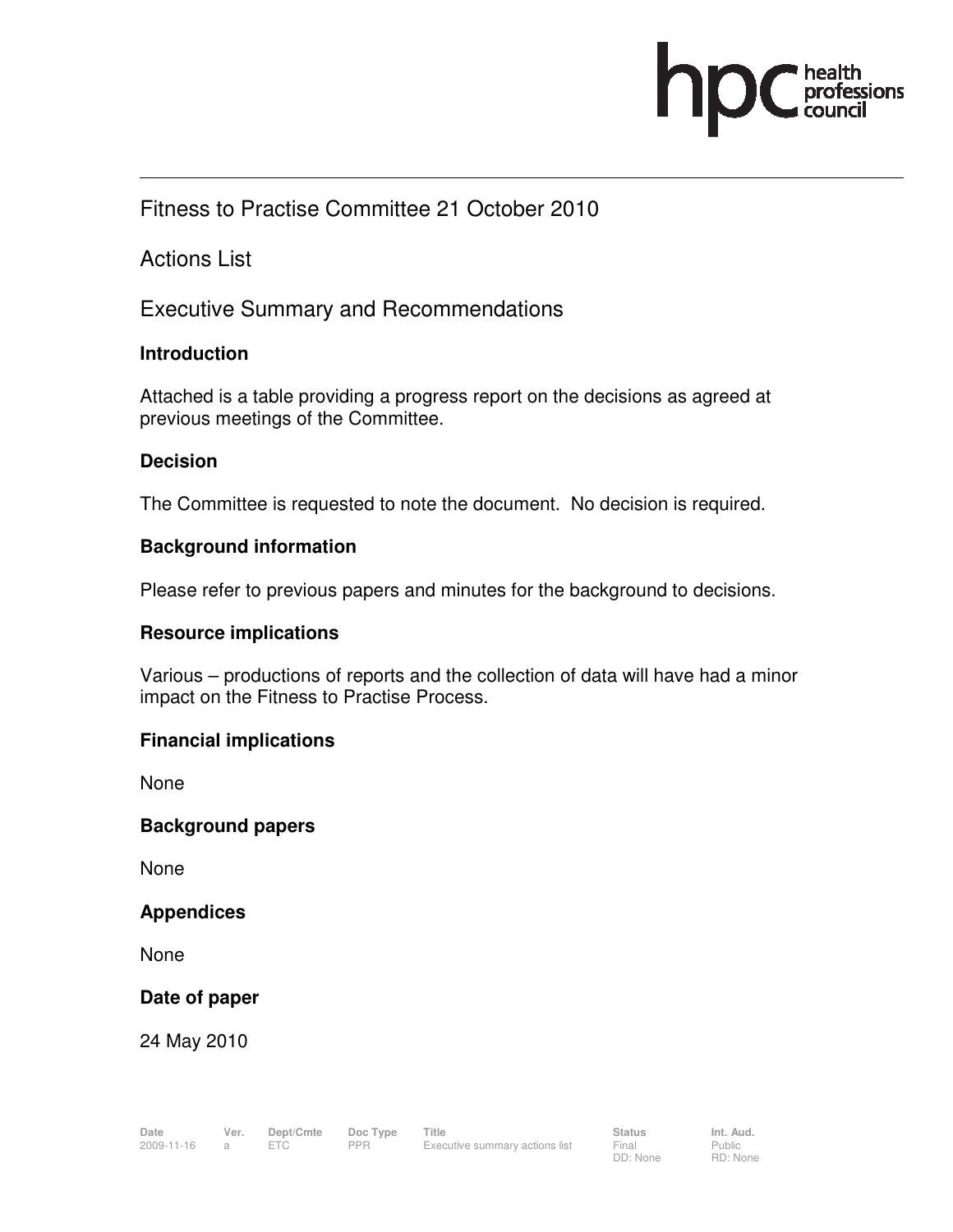

## Matters arising from meeting of 25 February 2010

| Ref. | <b>Action point</b><br>(and location in the minutes)                                                                                                                                                                                           | <b>Action</b><br>by                        | <b>Comments</b>                                                                 |
|------|------------------------------------------------------------------------------------------------------------------------------------------------------------------------------------------------------------------------------------------------|--------------------------------------------|---------------------------------------------------------------------------------|
| 9.4  | <b>FtP Annual Report</b><br><b>Director of Fitness to Practise to</b><br>submit the draft FtP Annual Report<br>to the Committee for substantive<br>discussion on a yearly basis.                                                               |                                            | Ongoing ONGOING<br>(COMPLETE FOR 2010)                                          |
| 13.3 | <b>CHRE report on student fitness</b><br>to practise<br><b>Director of Policy and Standards</b><br>to ensure that social networking<br>issues are taken into account in the<br>above report to the Education and<br><b>Training Committee.</b> | June<br>2010<br>revised<br>to Sept<br>2010 | <b>COMPLETE</b><br>Paper submitted to the ETC of<br>16 September.               |
| 17.2 | <b>Reviewing decision making</b><br><b>Director of Policy and Standards</b><br>and the Director of Fitness to<br><b>Practise to</b> arrange for a report to<br>be submitted to the Committee<br>every six months.                              | Sept<br>2010                               | <b>ONGOING (COMPLETE FOR</b><br>THIS MEETING)<br>Paper attached to this agenda. |

# Matters arising from the meeting of 3 June 2010

| Ref. | <b>Action point</b><br>(and location in the minutes)                                                         | <b>Action</b><br>by | <b>Comments</b>                                       |
|------|--------------------------------------------------------------------------------------------------------------|---------------------|-------------------------------------------------------|
| 8.10 | <b>Reporting data</b>                                                                                        |                     | Ongoing ONGOING (COMPLETE FOR<br><b>THIS MEETING)</b> |
|      | Director of Fitness to Practise to<br>provide Management reporting data<br>to the Committee to note at every |                     | Information provided as part of<br>Director Report.   |

Public RD: None